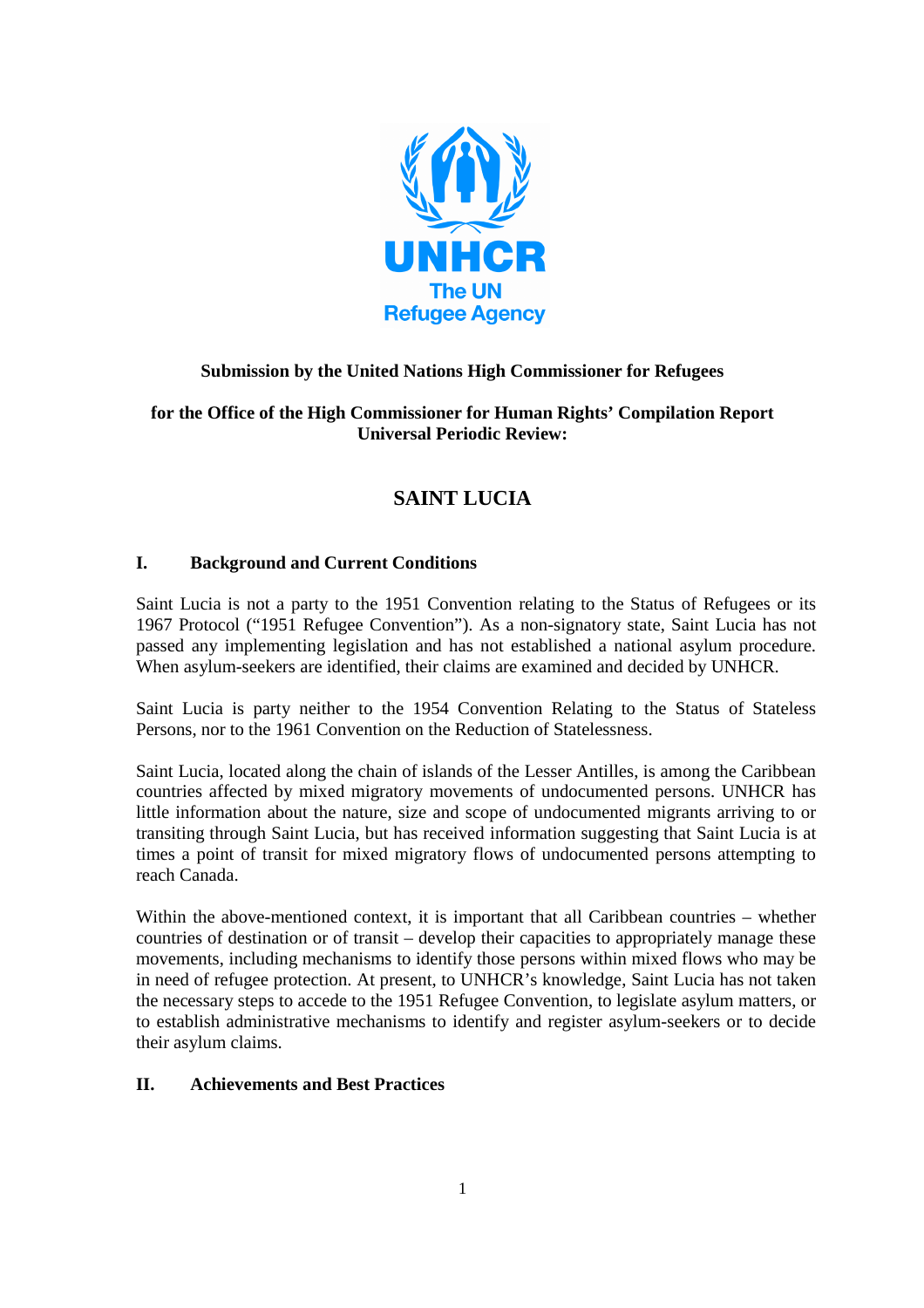UNHCR is not aware of any specific policies or practices in use in Saint Lucia to identify asylum-seekers within mixed migratory movements and to provide them with differentiated treatment. As such, it is difficult for UNHCR to comment on achievements and best practices in relation to identification of asylum-seekers.

When asylum-seekers have come to the attention of UNHCR and/or UNHCR's Honorary Liaison in Saint Lucia, the Government of Saint Lucia has fully cooperated with UNHCR. This cooperation has included access to detained asylum-seekers, release from detention of asylum-seekers with valid claims, and stay of deportation for recognized refugees pending their resettlement through UNHCR's programme.

#### **III. Challenges and Constraints**

Similar to neighbouring states and territories in the Caribbean, Saint Lucia finds itself geographically located in a very complex migratory environment and is thus susceptible to the arrival of undocumented persons by air and sea. Limited resources are available to Caribbean governments in general to cope with the undocumented arrival of non-nationals. At the same time, the donor community does not pay sufficient attention to the migratory challenges in the sub-region. Other national priorities will normally take priority over the issue of undocumented migration. These are challenges which are faced throughout the region, and constrain more pro-active engagement on the issues.

In addition to setting up a functioning asylum system, Saint Lucia should be encouraged to ensure the protection of stateless persons in line with international standards. Stateless persons who satisfy the refugee definition contained in article 1A(2) of the 1951 Refugee Convention are afforded the necessary international protection associated with that status. However, the international refugee protection regime does not specifically address the entitlement to rights of non-refugee stateless persons in need of international protection.

Accession to the 1954 Convention relating to the Status of Stateless Persons would establish a framework to protection such individuals, even though they are likely very few in number, and would work to avoid the detrimental effects of statelessness on individuals and society by ensuring minimum standards of treatment of stateless persons, providing such persons with stability and security, and ensuring that certain basic rights and needs are met.

The 1961 Convention on the Reduction of Statelessness establishes an international framework to ensure the right of every person to a nationality by establishing safeguards to prevent statelessness at birth and later in life. This treaty is therefore complementary to standards contained in human rights treaties. An increase in the number of States parties is essential to strengthening international efforts to prevent and reduce statelessness.

#### **IV. Recommendations**

• UNHCR encourages the Government of Saint Lucia to accede to the 1951 Convention relating to the Status of Refugees and its 1967 Protocol, and welcomes